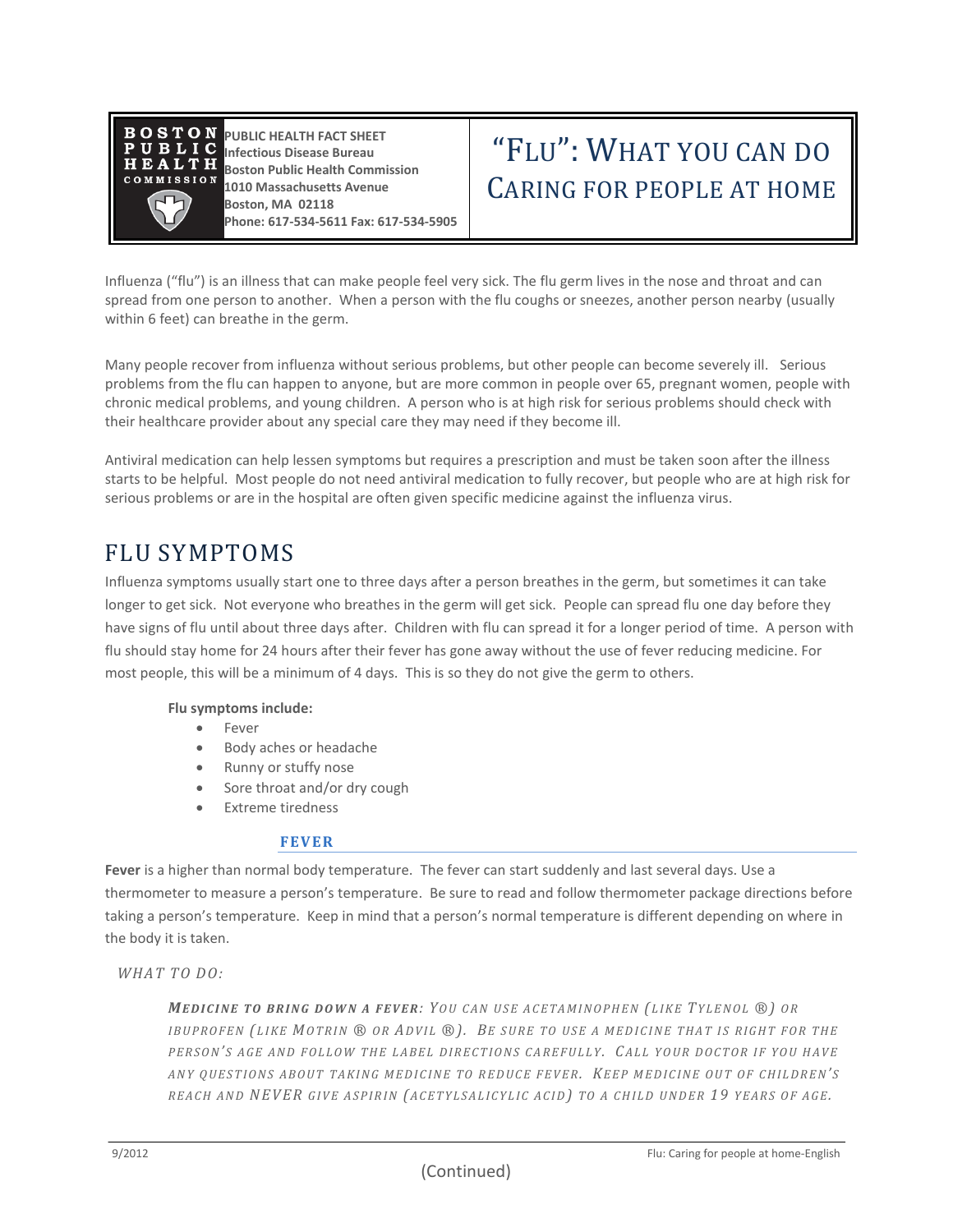*KEEP THE ROOM COOL: MAKE SURE THE PERSON IS WEARING LIGHTWEIGHT, COMFORTABLE C L O T H I N G A N D D O E S N OT G E T T O O W A R M.*

**BATHING**: BATHE THE PERSON USING A WASH CLOTH AND LUKEWARM WATER IF THEY CAN'T BATHE *T H E M S E L V E S .* 

*NE V E R U S E R U B B I N G A L CO H O L T O B R I N G D O W N A T E M P E R A T U R E. DO N O T C O V E R T H E P E R SO N I N H E A V Y B L A N K E T S O R H EA V Y C L O T H I N G TO " S W E A T O U T A F E V E R. " DO N O T P L A C E A P E R S O N I N C O L D W A T E R - T H I S C A N C A U S E S H I V E R I N G A N D M A K E T H E F E V E R WO R S E.*

#### **BO DY AC HES**

**Body aches** are a sign of the flu that can last up to a few weeks.

*WH AT TO DO :*

PAIN MEDICINE: ACETAMINOPHEN (LIKE TYLENOL ®) OR IBUPROFEN (LIKE MOTRIN® OR ADVIL *®) C A N R E L I E V E A H E A D A CH E O R B O D Y A C H ES. BE S U R E T O U S E A M E D I C I N E T H A T I S R I G H T FO R T H E P E R S O N' S A G E A N D F O L L O W T H E L A B E L D I R E C T I O N S C A R E F U L L Y. CA L L Y O U R D O C T O R I F Y O U H A V E A N Y Q U E S T I O N S A B O U T T A K I N G M E D I C I NE T O R E L I E V E B O D Y A CH E S. KE E P M E D I C I N E O U T O F C H I L D R E N' S R E A C H A N D N EVER G I V E A S P I R I N (A C E T Y L S A L I C Y L I C A C I D) T O A C H I L D U N D E R 19 Y E A R S O F A G E.* 

*CH A N G E P O S I T I O N: SO M E T I M E S C H A N G I N G P O S I T I O N S W H E N A W A K E IN B E D C A N H E L P B O D Y A C H E S.* 

#### **STUFFY NOSE**

**A stuffy nose** can be a sign of the flu but usually there are other symptoms present, such as fever, body aches, sore throat, dry cough, and exhaustion/extreme tiredness if influenza is causing the stuffy nose.

*WH AT TO DO :*

*HU M I D I F I E R: US E A C L E A N, C O O L M I S T H U M I D I F I E R O R US E S T E A M F R O M A H O T S H O W E R O R B A T H (DO NOT GET INTO A HOT SHOWER, JUST BREATHE IN THE STEAM).* 

*SI T U P: HA V I N G T H E P E R S O N S I T U P O R U SE E X T R A P I L L O W S U N D E R T H E H E A D C A N H E L P R E L I E V E A S T U F F Y N O S E.* 

**SUCTION BULB:** IN CHILDREN YOUNGER THAN 2 YEARS OLD A SUCTION BULB MAY BE USED TO HELP *C L E A R A W A Y M U C U S .*

MEDICATION: DECONGESTANTS (LIKE SUDAFED ®) OR ANTIHISTAMINES (LIKE BENADRYL ®, *CL A R I T I N ®, O R ZY R T E C ®) C A N B E U S E D T O H E L P R E L I E V E S T U F F Y N O S E I N A D U L T S B U T D O N O T USE THESE MEDICINES IN CHILDREN UNLESS YOUR CHILD'S DOCTOR TELLS YOU TO DO SO.* BE SURE *T O U S E A M E D I C I N E T HA T I S R I G H T F O R T H E P E R S O N' S A G E A N D F O L L O W T H E L A B E L D I R E C T I O N S CAREFULLY. CALL YOUR DOCTOR IF YOU HAVE ANY OUESTIONS ABOUT TAKING MEDICINE TO RELIEVE A S T U F F Y N O SE. KE E P M E D I C I N E O U T O F C H I L D R E N' S R E A C H A N D N EV ER G I V E A S P I R I N T O A C HI L D U N D E R 1 9 Y E A R S O F A G E.*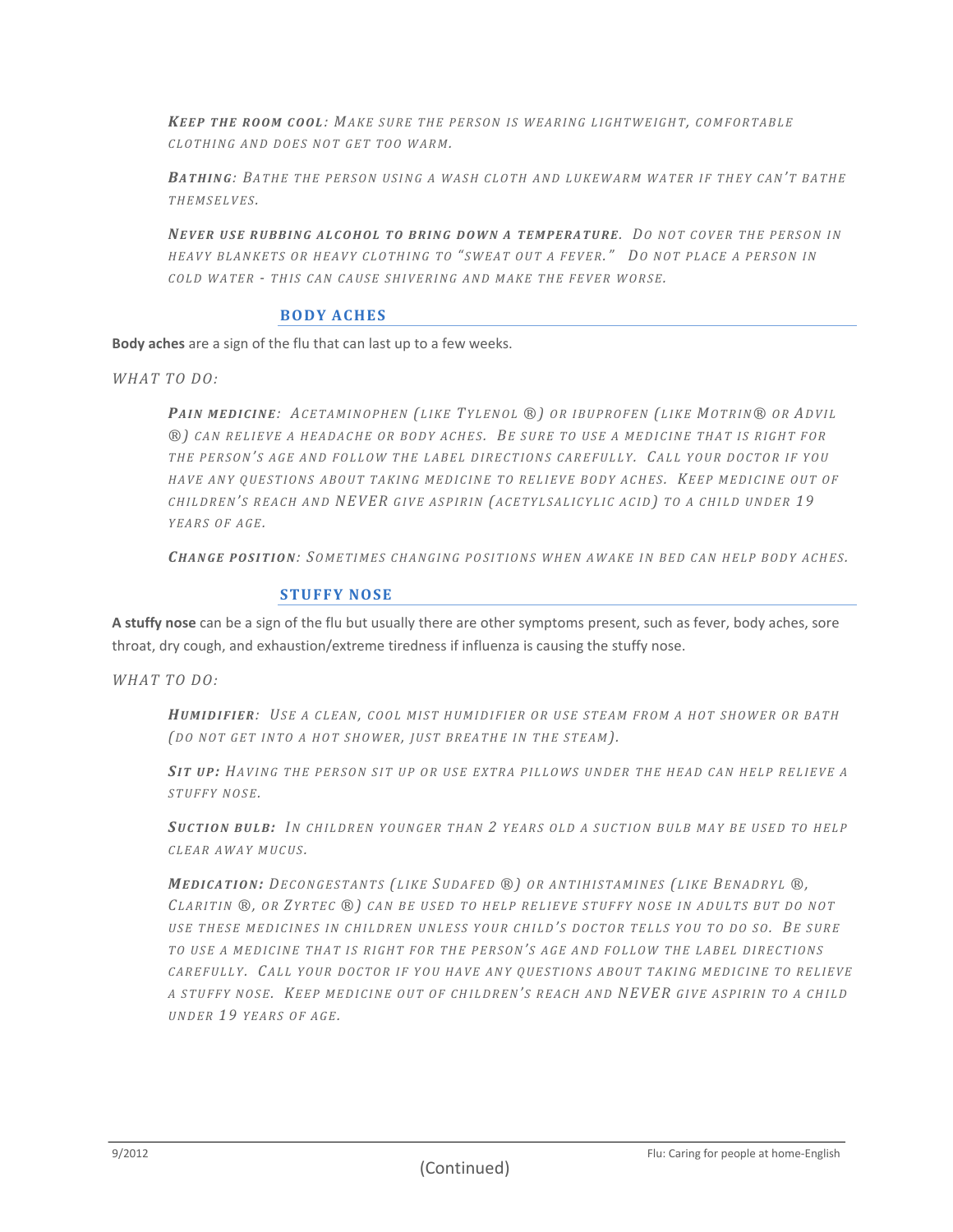#### **DRY C OUGH**

**Dry cough** can sometimes lead to a sore throat.

*WH AT TO DO*

*GA R G L I N G: GA R G L I N G W I T H S A L T W A T E R (½ T E A S P O O N O F S A L T M I X E D I N A C U P O F W A T E R ) SE V E R A L T I M E S A D A Y CA N M A K E A S O R E T H R O AT F E E L B E T T E R. DO N O T S W A L L O W T H E S AL T W A T E R.* 

*ME D I C I N E: CO U G H M E D I C I N E S ( S U C H A S C O U G H S U P P R E S S A N T S OR E X P E C T O R A N T S ) C A N B E U S E D T O H E L P B R I N G U P M U C U S O R R E L I E V E A C O U G H I N A D U L T S B U T D O N O T U S E T H E S E M E D I C I N E S IN C H I L D R E N U N L E S S Y O U R C H I L D' S D O C T O R T E L L S Y O U TO D O S O. BE S U R E T O U S E A M E D I C I N E T H A T I S R I G H T F O R T H E P E R S O N' S A G E A N D F O L L O W T H E L A B E L D I R E C T I O N S C A RE F U L L Y. CO U G H MEDICINE IS NOT USUALLY RECOMMENDED FOR YOUNG CHILDREN BECAUSE IT IS INEFFECTIVE (IT DOES NOT WORK*<sup> $)$ </sup> *AND IT CAN HAVE BAD SIDE EFFECTS.* 

#### **DEHYDRATIO N**

**Dehydration** happens when people lose more fluids than they take in. Signs of dehydration are feeling thirsty, dry mouth, dark urine, less urine, dizziness, and headache.

*WH AT TO DO*

*FL U I D S : BE S U R E T O D R I N K P L E NT Y O F C L E A R L I Q U I D S S U C H A S W A T E R, J U I C E S , S O U P S, A N D B R O T H S . OF F E R S M A L L A M O U N T S O F F L U I D T O T H E S I C K P E R S O N A N D E N C O U R A G E T H E M T O D R I N K O F T E N.* 

*RE S T: BE S U R E T O G E T P L E N T Y O F R E S T.* 

AVOID: AVOID ALCOHOL AND CAFFEINE (SUCH AS COFFEE, TEA, AND SODA WITH CAFFEINE).

### WHEN TO CONTACT THE DOCTOR

**Get emergency medical care** if you or someone you know has any of the signs below:

- Has trouble breathing or chest pain
- Has purple or blue discoloration of the lips
- Is vomiting and unable to keep liquids down
- Has signs of dehydration, such as dizziness when standing, less urine, or in infants, a lack of tears when they cry
- Has seizures (for example, uncontrolled convulsions or shakes)
- Is less responsive than normal or becomes confused
- Has signs of flu that improve but then return with fever and a worse cough
- Has a fever with rash
- Has any signs that are especially worrisome or concerning